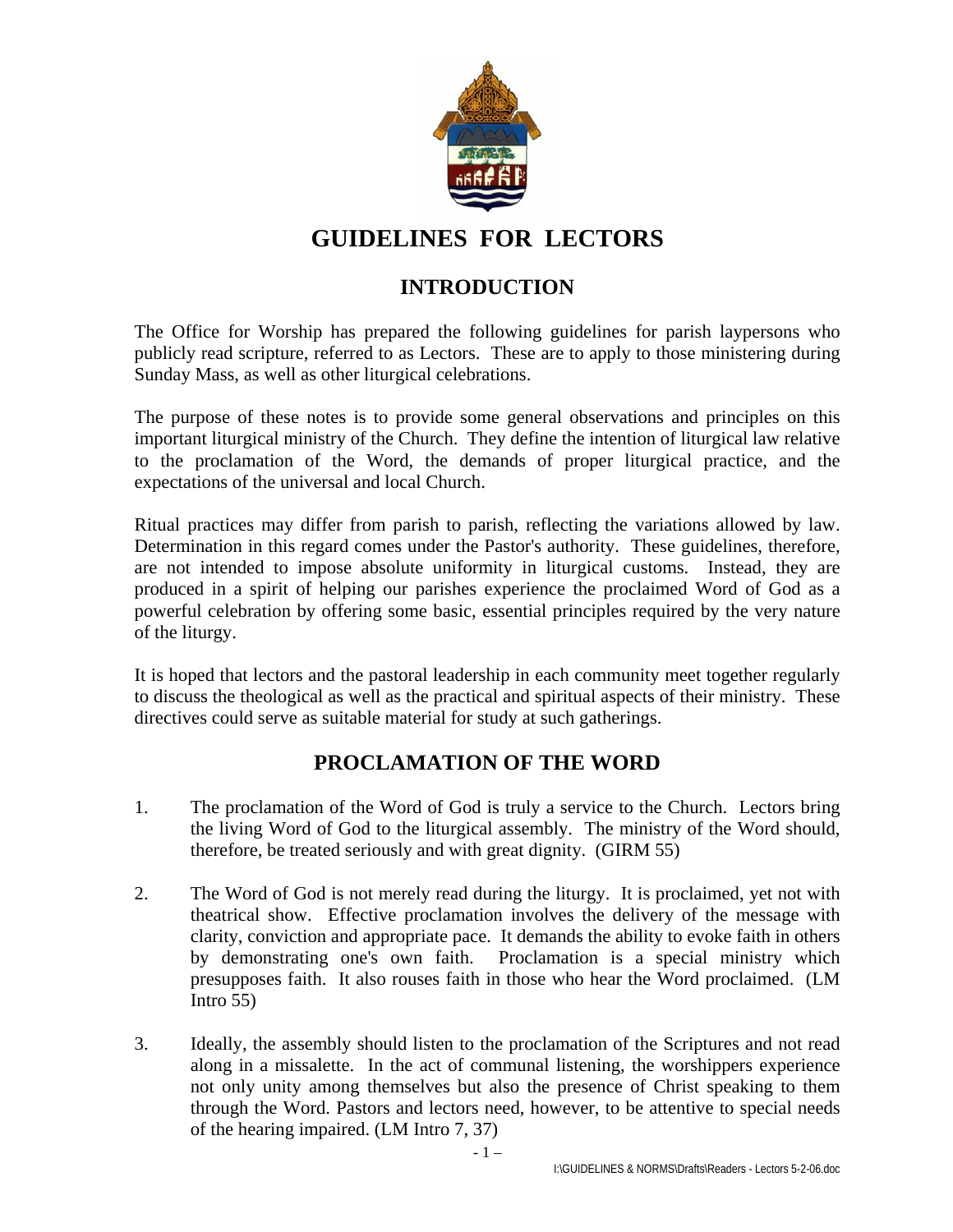### **REQUIREMENTS**

4. All liturgical ministers, especially lectors, must be properly trained for their ministry. This ministry of the Word requires skill in public reading, knowledge of the principles of liturgy, and an understanding of the scriptures. Only properly trained and commissioned lectors should be scheduled for liturgy. (GIRM 101, LM Intro 14)

For pastoral reasons family members or friends may be allowed to read during funeral or wedding liturgies even though they are not formally trained and commissioned as lectors. The parish should provide assistance to them so that God's Word is properly proclaimed.

5. Lectors are fully initiated, practicing Catholics whose lives witness to the Word which they proclaim.

On special occasions and for pastoral reasons, a young person who is not yet fully initiated (i.e. confirmed and has received first Eucharist) may be permitted to lector during a liturgy. Proper training, however, is expected.

- 6. All lectors should be commissioned for their ministry, preferably during a Sunday Mass. The blessing used for this commissioning is found in the Book of Blessings. (Chapter 61)
- 7. Those who are presently lectors should periodically participate in enrichment programs.

## **PREPARATION**

- 8. To make the service of the Word effective, all lectors are expected to be prepared for their ministry. Preparation should be spiritual, scriptural, and practical. Spiritual preparation involves prayer over the text and reflection on its message. Scriptural preparation involves understanding the text. Practical preparation involves mastering difficult words, learning the right pronunciations and practicing the delivery of the text aloud, ideally in the presence of someone who is able to critique the delivery.
- 9. Immediate preparation is also expected of all lectors. This requires arriving in ample time before the liturgy, locating the readings in the Lectionary, arranging the microphone, making sure that the sound system is properly functioning.

## **INCLUSIVE LANGUAGE**

10. In recent years sensitivity for inclusive language in the liturgy has been recognized. However, the lector is not at liberty to change the approved scriptural and prayer texts for the liturgy to accommodate a desire for inclusive language. (LM Intro 111)

In the preparation of other texts, such as the General Intercessions or commentary of any type, language which is inclusive could be used.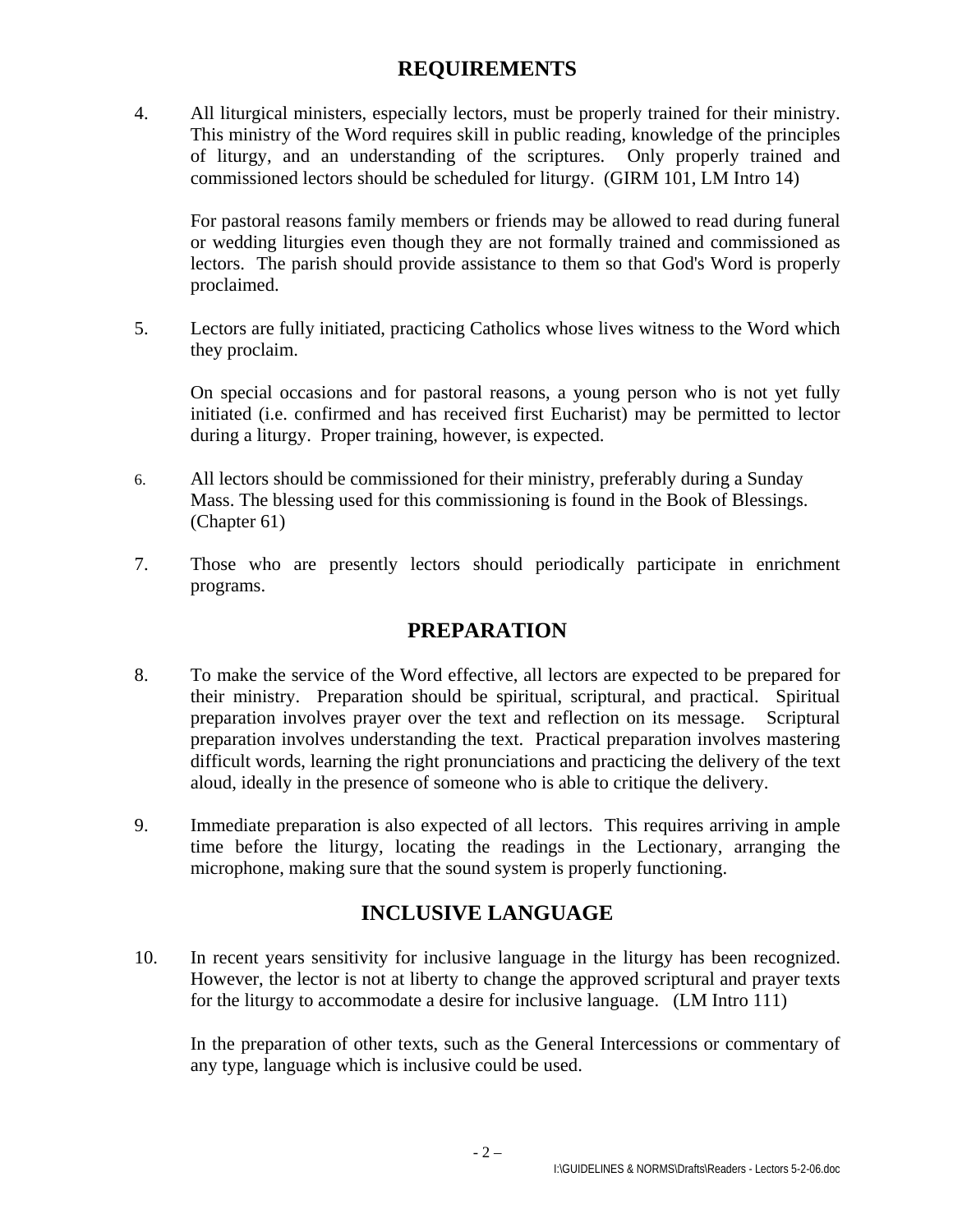#### **MINISTERS OF THE WORD**

11. According to the ancient tradition and the teaching of the Church, the readings other than the Gospel are proclaimed by lay ministers. (GIRM 59)

Since the use of two lectors -one for each reading- is encouraged, the parish community should strive for enough lectors to fulfill this ideal. (GIRM 109, LM Intro 52)

12. The Prayers of the Faithful are part of the Liturgy of the Word. When no deacon is present, the lector or cantor announces the intentions from the ambo. If the intentions are sung, a cantor is to be assigned the function of announcing the intentions. (GIRM 138, LM Intro 53)

### **SYMBOLS IN THE LITURGY OF THE WORD**

- 13. God speaks to the faith community at worship through persons, actions and objects. To ensure the pastoral effectiveness of the Liturgy of the Word, it is important to pay full attention to the symbols of liturgy. Symbols that are integral to any celebration of the Word are: the lector(s), the book(s), the ambo, and the processions. A brief word on each of these is in order.
- 14. The lector ministers as one of the worshipping assembly and is expected to participate in the entire liturgy. Within the Mass, each lector must participate actively in the entire liturgy. It is inappropriate for a lector to participate actively only in the Liturgy of the Word. (GIRM 91)
- 15. The Word is contained in permanent, dignified and well-bound books: the Lectionary and the Book of Gospels. The readings are always proclaimed from these liturgical books. Non biblical readings are never to be substituted for the readings or Responsorial Psalm. (GIRM 57, 349, LM Intro 12, 35, 36)

The Word of God is not to be proclaimed from a missalette or participation aid, both of which are transitory or throw-away materials. (LM Intro 37)

16. The ambo is the symbol of the presence of the Word of God in the Church just as the altar is the symbol of the Sacrament of the Eucharist. The Liturgy of the Word takes place at the ambo. The ambo, therefore, should be permanent, solemn, dignified and prominent. Candles and other decorative elements may be placed around it. The ambo is to be used for the proclaimed Word, namely, the readings from Sacred Scripture, the Gospel, the homily and the intentions of the Prayers of the Faithful. The Responsorial Psalm is from the Sacred Scripture and ideally is chanted from the ambo. A lectern or cantor's stand is best used for song leading, announcements, etc. All readings take place at the one ambo: it is improper to have two ambos. (GIRM 58, 309, LM Intro 16)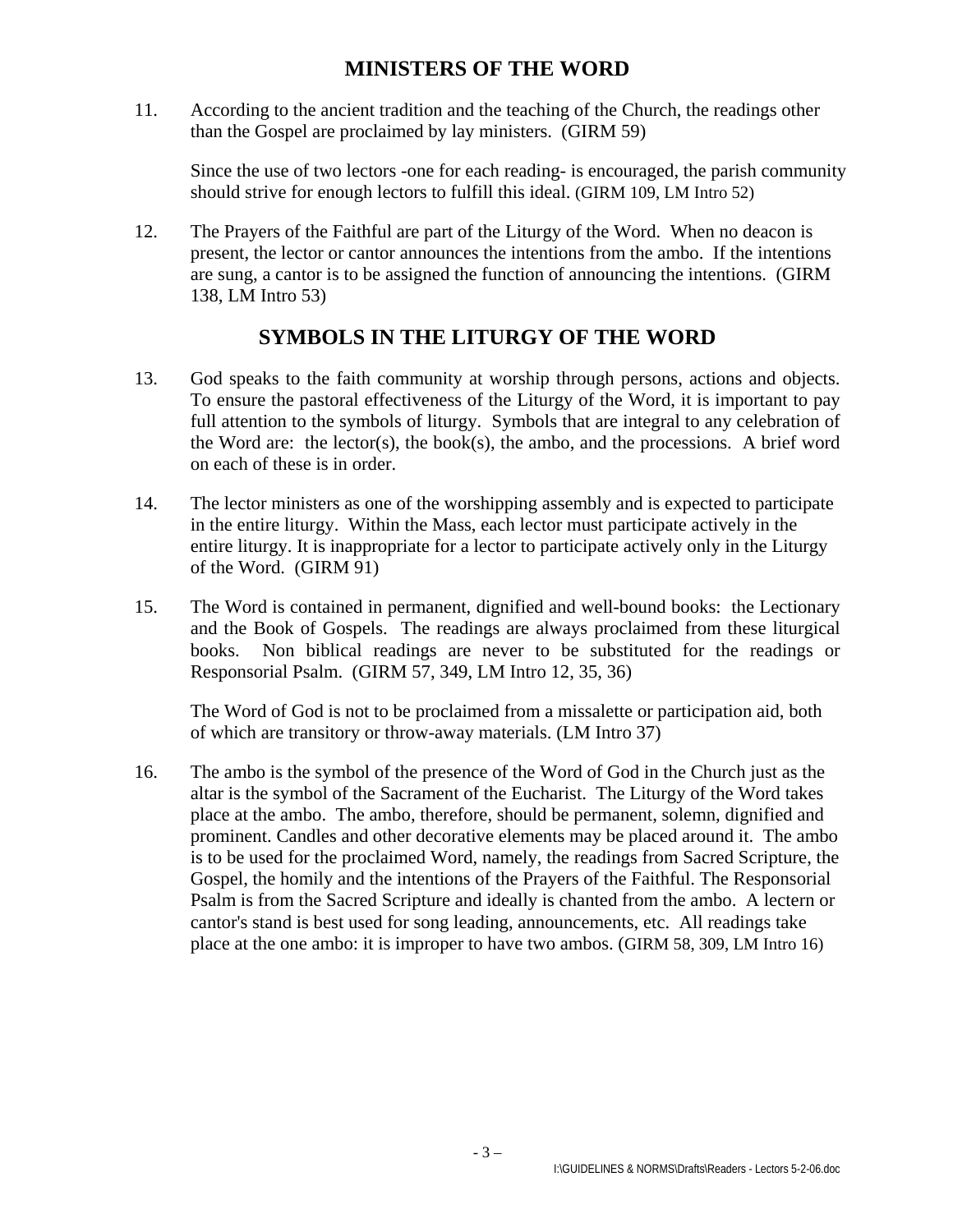#### **MINISTRY OF MUSIC**

17. An integral part of the celebration of the Word of God is the Responsorial Psalm and the Gospel Acclamation (Alleluia). Psalmody is designed to be sung: it loses much of its power when it is recited. Since the Responsorial Psalm at Mass is part of the Liturgy of the Word, it is appropriate that it be sung/read from the ambo. The psalm can be sung in a variety of ways--responsorial, antiphonally, part sung/part recited- lectors should check with the musicians beforehand as to whether anything is expected of them. (GIRM 61, LM Intro 20)

The Gospel Acclamation is an acclamation and it is always to be sung. If it is not sung it is omitted. (GIRM 63c)

18. The leadership of music ministry properly belongs to the musicians. It is preferable for a cantor to sing the Responsorial Psalm or at least the people's response. If the Responsorial Psalm cannot be sung, then it is to be recited by the lector is such a away as to foster meditation. (GIRM 61)

## **RITUAL ACTION**

19. Among the actions in the Liturgy of the Word, processions are important. In a Mass without a Deacon, the lector takes part in the entrance procession; solemnly carrying the Book of Gospels slightly elevated, makes a bow upon reaching the altar and places the Book of Gospels upon the altar. The Lectionary is not carried in procession, but is resting on the ambo at the beginning of Mass. (GIRM 44, 120 d, 195)

After the second reading and the accompanying pause, all stand for the singing of the Gospel Acclamation. During that time, the deacon or priest carries the Book of Gospels from the altar to the ambo in procession. He may be accompanied by acolytes and thurifer. The Gospel procession is an important ritual action in the Liturgy of the Word even though it may not be expressed fully at every liturgy.

- 20. Incense may be used in the Liturgy of the Word. When incense is used, traditionally the Book of Gospels is incensed before the Gospel is proclaimed. The posture of standing highlights the fact that the Gospel reading enjoys a pre-eminent place among the scripture readings. (GIRM 134, 276 LM Intro 17)
- 21. The Book of Gospels is not carried in the recessional.

#### **SILENCE**

22. In order to enable the assembly to ponder and reflect on the Word proclaimed, "haste that hinders recollection" is to be avoided. A pause should be made after stating "A reading from…" and before "The Word of the Lord". Another period of silence should be observed after each reading before the lector moves away from the ambo; also, a brief period of silence should be allowed after the Responsorial Psalm. Some catechesis on the purpose and appropriate use of this silence should be offered. (GIRM 56, LM Intro 28)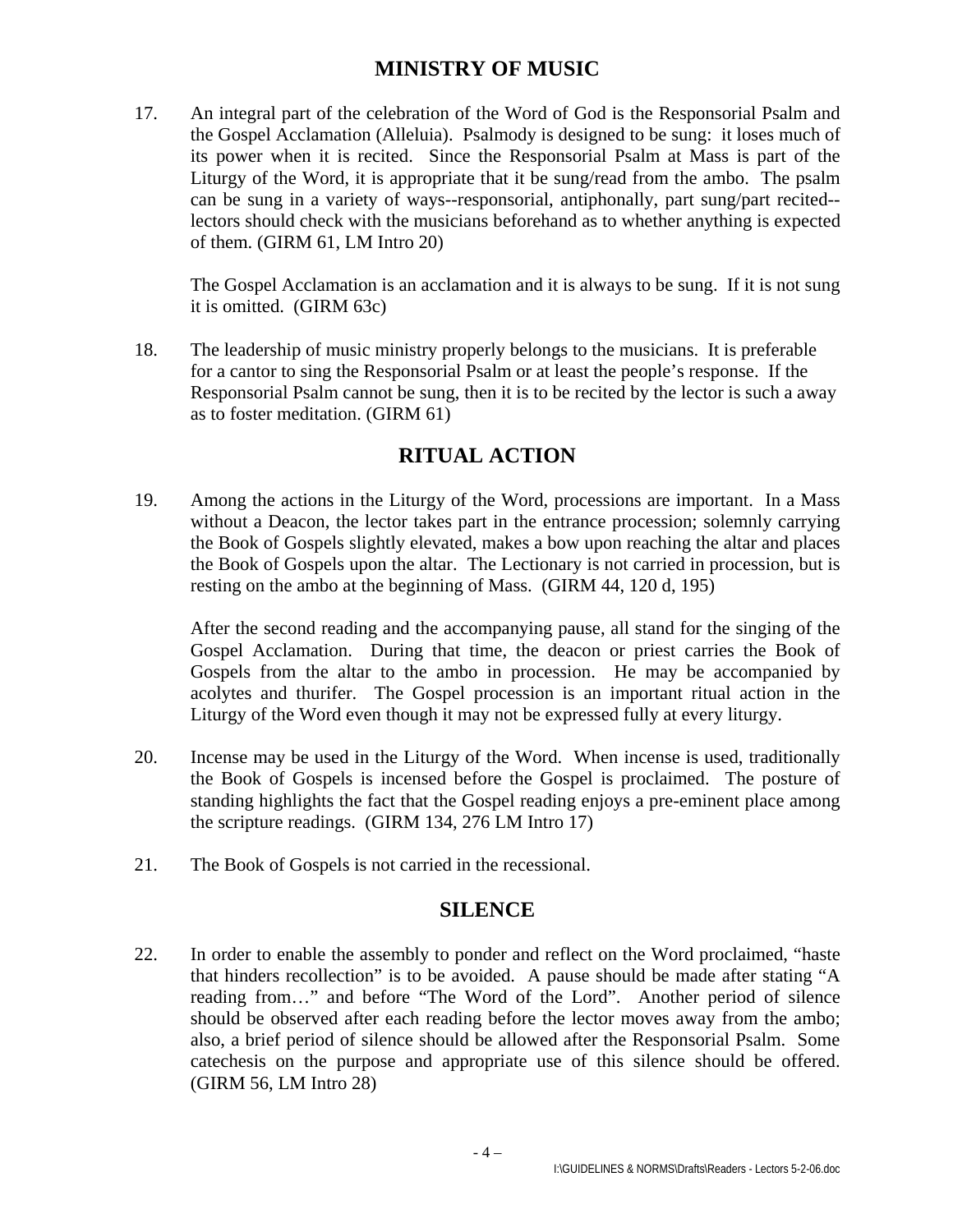### **THE SEATING OF LECTORS**

23. Lectors need to be seated in a place which allows for easy access to the ambo, preferably among the assembly. At the time of the Liturgy of the Word, the lector approaches the ambo slowly and with reverence. If the lector must pass in front of the altar, he/she bows to the altar before proceeding to the ambo. All movements in the liturgy are performed with dignity and grace; they are never hurried. After the reading, the lector returns to his/her seat in a similar manner. (GIRM 310)

When there are two lectors, the first returns to his/her seat after the reading and before the Responsorial Psalm is intoned. The second lector would then approach the ambo after the Psalm and return to his/her seat before the Gospel Acclamation.

When only one lector proclaims both readings, he/she should be seated during the Psalm response.

- 24. Lectors begin to read by saying, "A reading from the Book of Exodus" as written in the Lectionary. It is inappropriate to add words such as: "The first reading..."
- 25. If the Responsorial Psalm is recited, lectors should begin the recitation with the antiphon. Announcing "Responsorial Psalm" is unnecessary.
- 26. Ministers of the Word should not add or change any words of the texts.
- 27. The title of the reading such as "A reading from the Book of Exodus" and the ending, "The Word of the Lord", should be distinguished from the reading itself. Lectors do this by observing a pause of about three seconds after the former and before the latter phrase. The same tone of proclamation should be maintained for "The Word of The Lord".
- 28. While proclaiming the Word, a lector may hold the Lectionary in his/her hands, or place in on the ambo and rest his/her hand on it. Anything that might distract from the proclaimed Word, such as leaning on the ambo, hands in pockets, or shuffling from one foot to the other should be avoided.
- 29. The Lectionary or the Book of Gospels should not be lifted off the ambo while saying: "The Word of the Lord".
- 30. The lector should never do anything to draw attention to her/himself at anytime. Clothing should be appropriate for the occasion, modest and in keeping with the dignity of the ministry.